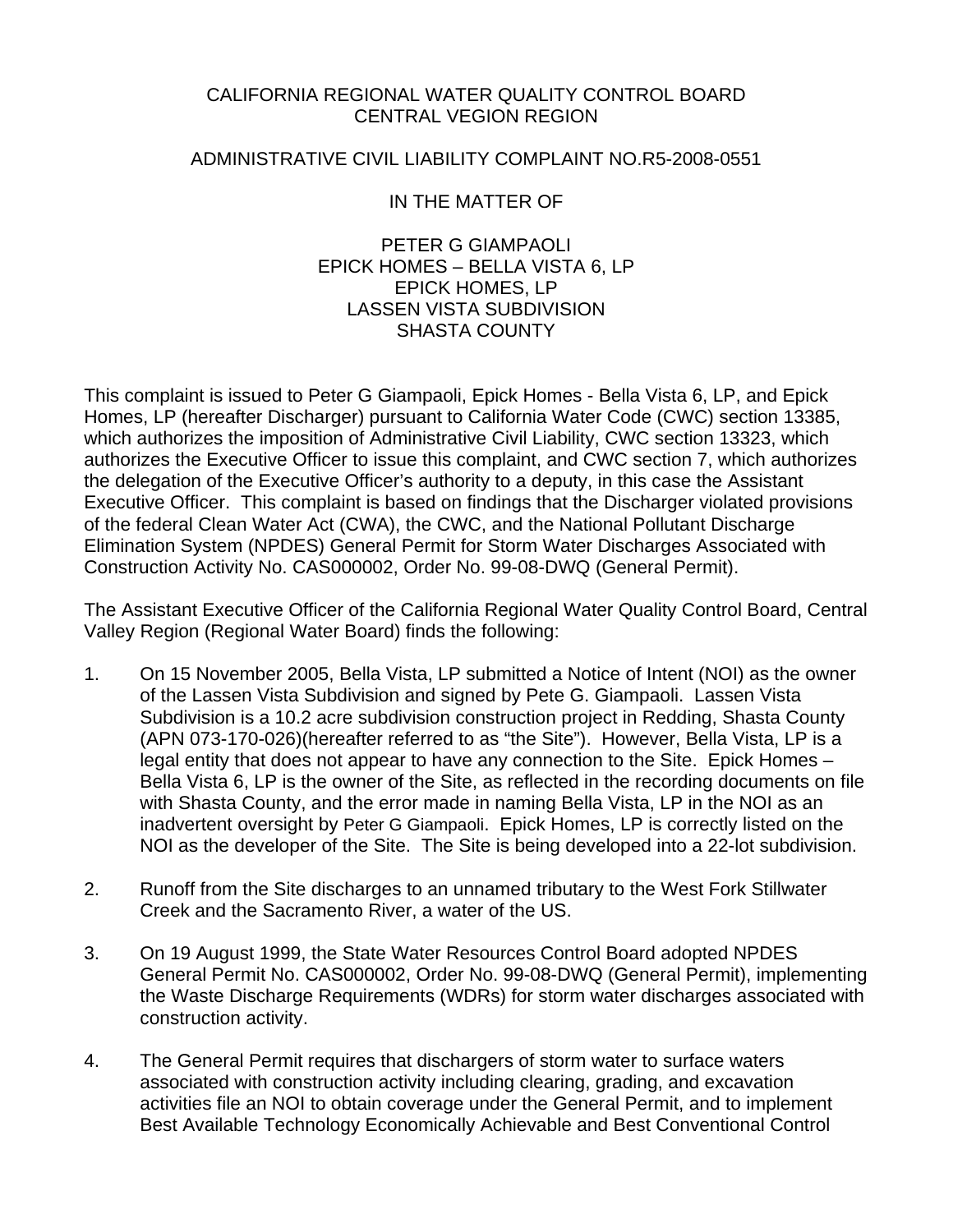Technology to reduce storm water pollution to the maximum extent practicable. The Discharger submitted an NOI for coverage under the General Permit on 15 September 2005 and received confirmation in WDID No. 5R45C337787 on 15 November 2005.

- 5. On 3 January 2008, Regional Water Board staff inspected the Site and found a failure to provide an effective combination of erosion and sediment control, and a failure to install, implement, and maintain storm water construction Best Management Practices (BMPs), resulting in the discharge of sediment-laden storm water to surface waters. On 7 February 2008, staff conducted a follow-up inspection and determined the Discharger had failed to make improvements in the erosion and sediment control BMPs, resulting in further discharges. The violations of the General Permit observed by staff included:
	- a. Failure to implement an effective combination of erosion and sediment control Best Management Practices (Section A: Storm Water Pollution Prevention Plan (SWPPP), No. 6-Erosion Control and No. 8 – Sediment Control).
	- b. Failure to maintain, inspect and repair Best Management Practices (BMPs) (Section A: SWPPP, No. 11-Maintenance, Inspection and Repair).
	- c. Failure to train contractors and/or employees regarding inspections and maintenance of BMPs (Section A: SWPPP, No. 12-Training).
	- d. Failure to maintain control measures identified in the SWPPP (Section A: SWPPP, No 1-Objectives).
	- e. Discharging storm water causing or threatening to cause pollution, contamination, or nuisance (Discharge Prohibition A.3).
	- f. Failure to implement the SWPPP developed for the construction activity, such that storm water discharges and authorized non-storm water discharges shall not cause or contribute to an exceedance of any applicable water quality standards contained in a Statewide Water Quality Control Plan and/or the applicable Regional Water Quality Control Board's Basin Plan (Receiving Water Limitation B.2).
	- g. Lack of implementation of controls to reduce pollutants in storm water discharges from their construction sites to the Best Available Technology/Best Conventional Pollutant Control Technology) performance standard (Special Provision C.2).
- 6. On **26 February 2008** Regional Water Board staff issued a Notice of Violation to the Discharger for failing to provide an effective combination of erosion and sediment controls, for discharging sediment-laden storm water to surface waters, and for the continuing threat of a discharge of sediment to waters of the state.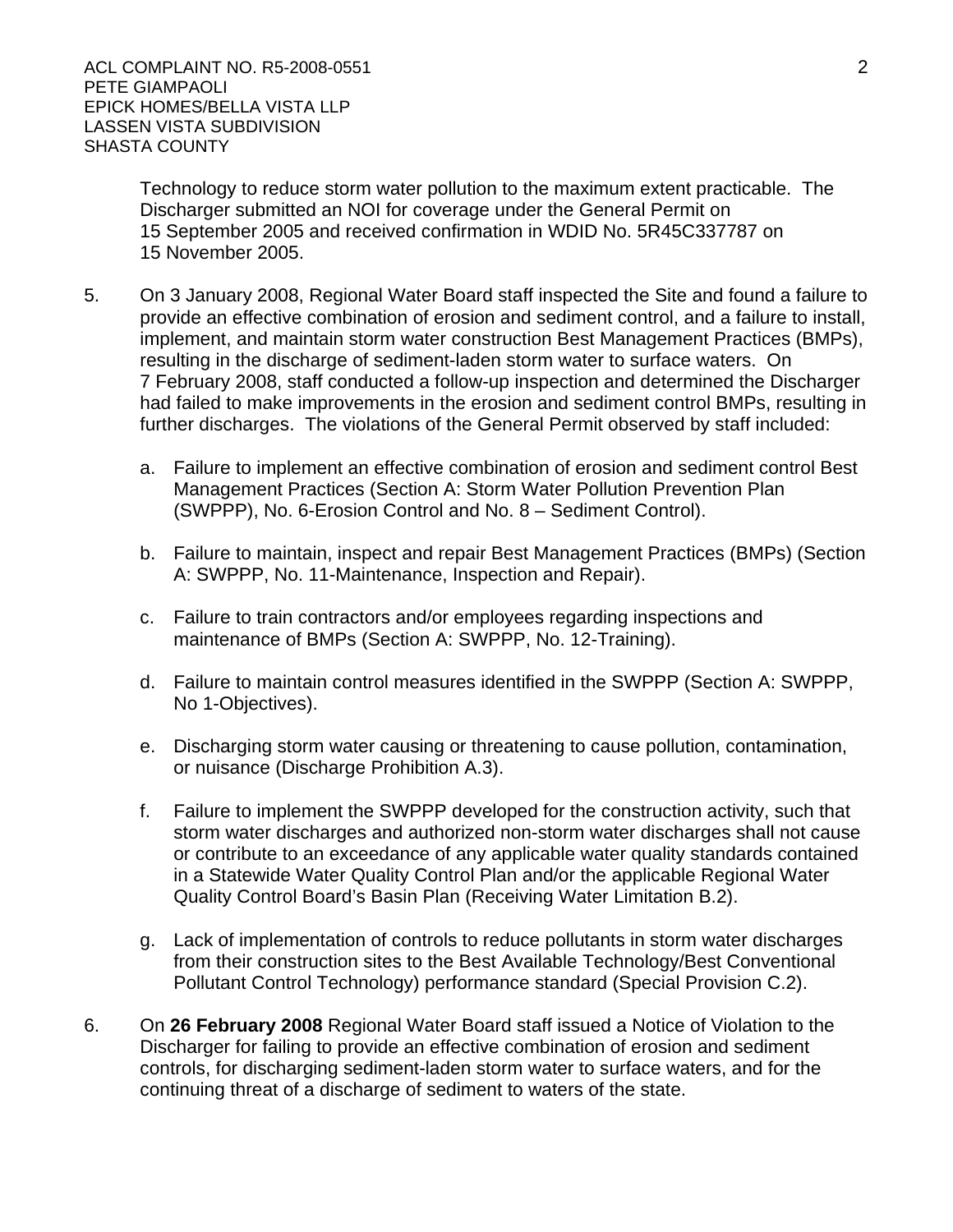7. CWC section 13323 states, in part:

*"Any executive officer of a regional board may issue a complaint to any person on whom administrative civil liability may be imposed pursuant to this article. The complaint shall* allege *the act or failure to act that constitutes a violation of law, the provision authorizing civil liability to be imposed pursuant to this article, and the proposed civil liability."*

- 8. **Maximum Civil Liability.** Per CWC section 13385(c), the maximum administrative civil liability in this case may be assessed at \$10,000 per violation per day. Thirty-four days elapsed between the 3 January 2008 inspection and the 7 February 2008 follow-up inspection. The follow-up inspection revealed that many of the violations noted in the 3 January 2008 inspection had not been corrected. Although the Regional Water Board may count each discreet violation of the General Stormwater Permit as a separate violation, and may therefore multiply the number of violations by the number of days, for the purposes of this Complaint the maximum penalty is calculated as one violation for each day that elapsed between the two inspections. No runoff calculation was performed that would lead to a per-gallon assessment under CWC section 13385(c)(2). Therefore, the maximum civil liability is three hundred and forty thousand dollars.  $($340,000 = $10,000$  per day  $\times$  34 days).
- 9. **Minimum Civil Liability.** CWC section 13385(e) provides that, at a minimum, civil liability shall be assessed at a level that recovers the economic benefit or savings, if any, derived from the acts that constitute the violations. The Discharger should have redirected laborers to repair and maintain the storm water BMPs, and should have invested more time training contractors and/or employees. The Regional Water Board does not have an accurate calculation as to the economic benefit that inhered to the Discharger, but estimates that the proposed fine exceeds the economic benefit or savings from the violations.

#### 10. **Water Code Section 13385(e) Factors:**

| <b>Factor</b>                    | <b>Consideration</b>                               |
|----------------------------------|----------------------------------------------------|
| Nature, Circumstances, Extent,   | Complying with the SWPPP, educating                |
| and Gravity of the Violations    | subcontractors, and maintaining BMPs could have    |
|                                  | prevented the discharge of waste.                  |
| Degree of Culpability            | The Discharger is responsible for compliance with  |
|                                  | the General Permit and its own SWPPP.              |
| <b>Voluntary Cleanup Efforts</b> | The Discharger failed to take immediate action to  |
|                                  | implement an effective combination of BMPs after   |
|                                  | notification by staff.                             |
| Susceptibility to Cleanup or     | Cleanup and abatement occurred only after issuance |
| Abatement                        | of the NOV.                                        |
| Degree of Toxicity of the        | Discharge of sediment is to surface waters is      |
| <b>Discharge</b>                 | detrimental to aquatic species.                    |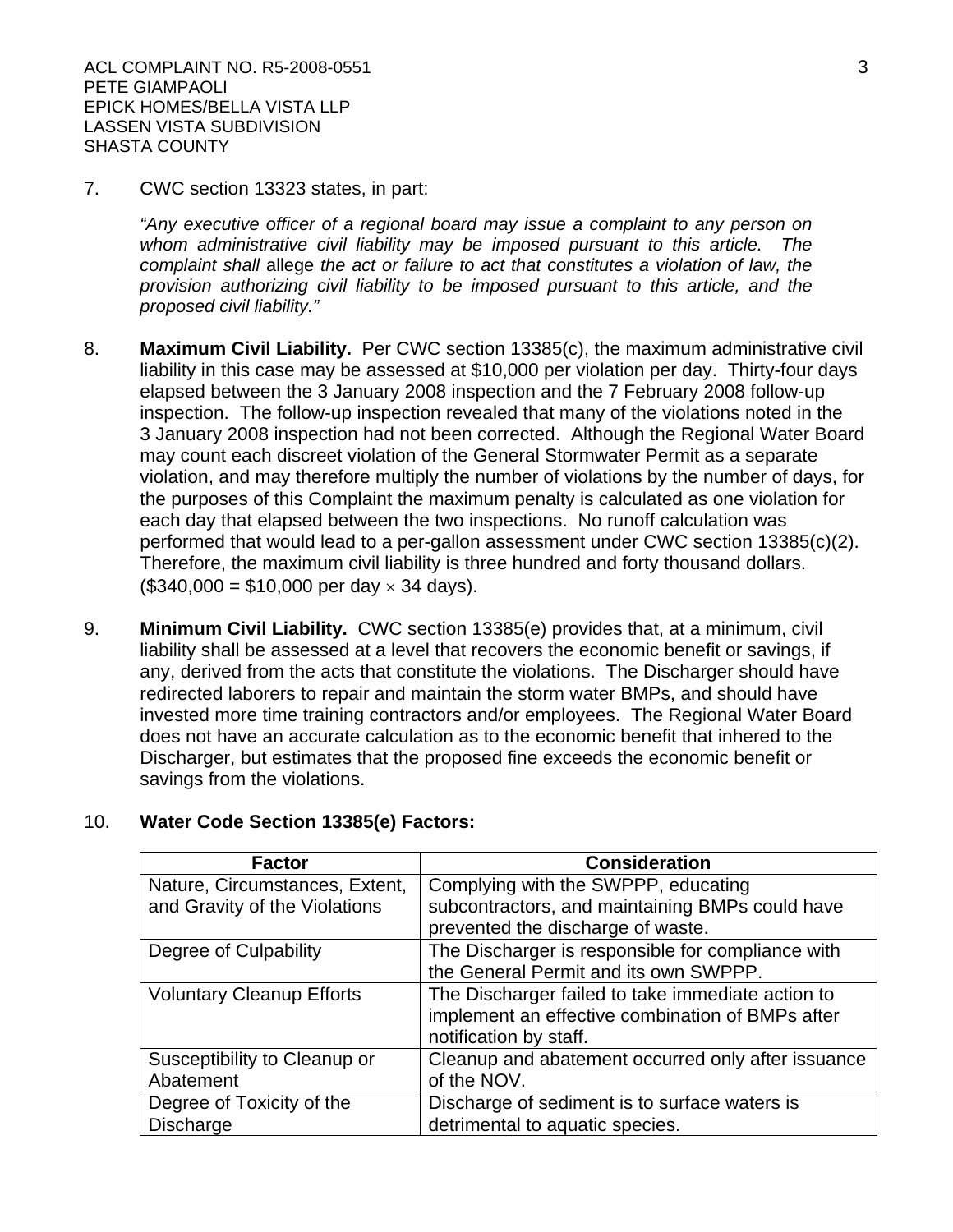| <b>Factor</b>                      | <b>Consideration</b>                                   |
|------------------------------------|--------------------------------------------------------|
| <b>Prior History of Violations</b> | Discharger had a previous violations a year earlier,   |
|                                    | on 2 February 2007, for similar issues.                |
| <b>Economic Benefit or Savings</b> | Substantial. Not redirecting workers to implement      |
| Resulting from the Violation       | effective storm water BMPs resulted in substantial     |
|                                    | savings.                                               |
| Ability to Pay                     | The Discharger has not submitted evidence of           |
|                                    | inability to pay the penalty or ability to continue in |
|                                    | business.                                              |
| Other Matters that Justice May     | Staff costs for responding to violation are \$4800.    |
| Require                            |                                                        |

11. Issuance of this Administrative Civil Liability Complaint to enforce CWC Division 7, Chapter 5.5 is exempt from the provisions of the California Environmental Quality Act (Pub. Resources Code section 21000 et seq.), in accordance with California Code of Regulations, title 14, section 15321(a)(2).

# **PETE GIAMPAOLI, EPICK HOMES-BELLA VISTA 6 LP, AND EPICK HOMES, LP ARE HEREBY GIVEN NOTICE THAT:**

- 1. The Assistant Executive Officer of the Regional Water Board proposes that the Discharger be assessed an Administrative Civil Liability in the amount of **twenty thousand dollars (\$20,000).**
- 2. A hearing on this matter will be held at the Regional Water Board meeting scheduled on **23/24 October 2008**, unless the Discharger agrees to complete the following **by 28 August 2008**:
	- a) Waive the hearing by completing the attached form and returning it to the Regional Water Board; and
	- b) Pay the proposed civil liability of **twenty thousand dollars (\$20,000)** in full.
- 3. If a hearing on this matter is held, the Regional Water Board will consider whether to affirm, reject, or modify the proposed Administrative Civil Liability, or whether to refer the matter to the Attorney General for recovery of judicial civil liability.

 Original signed by JAMES C. PEDRI Assistant Executive Officer 28 July 2008

Date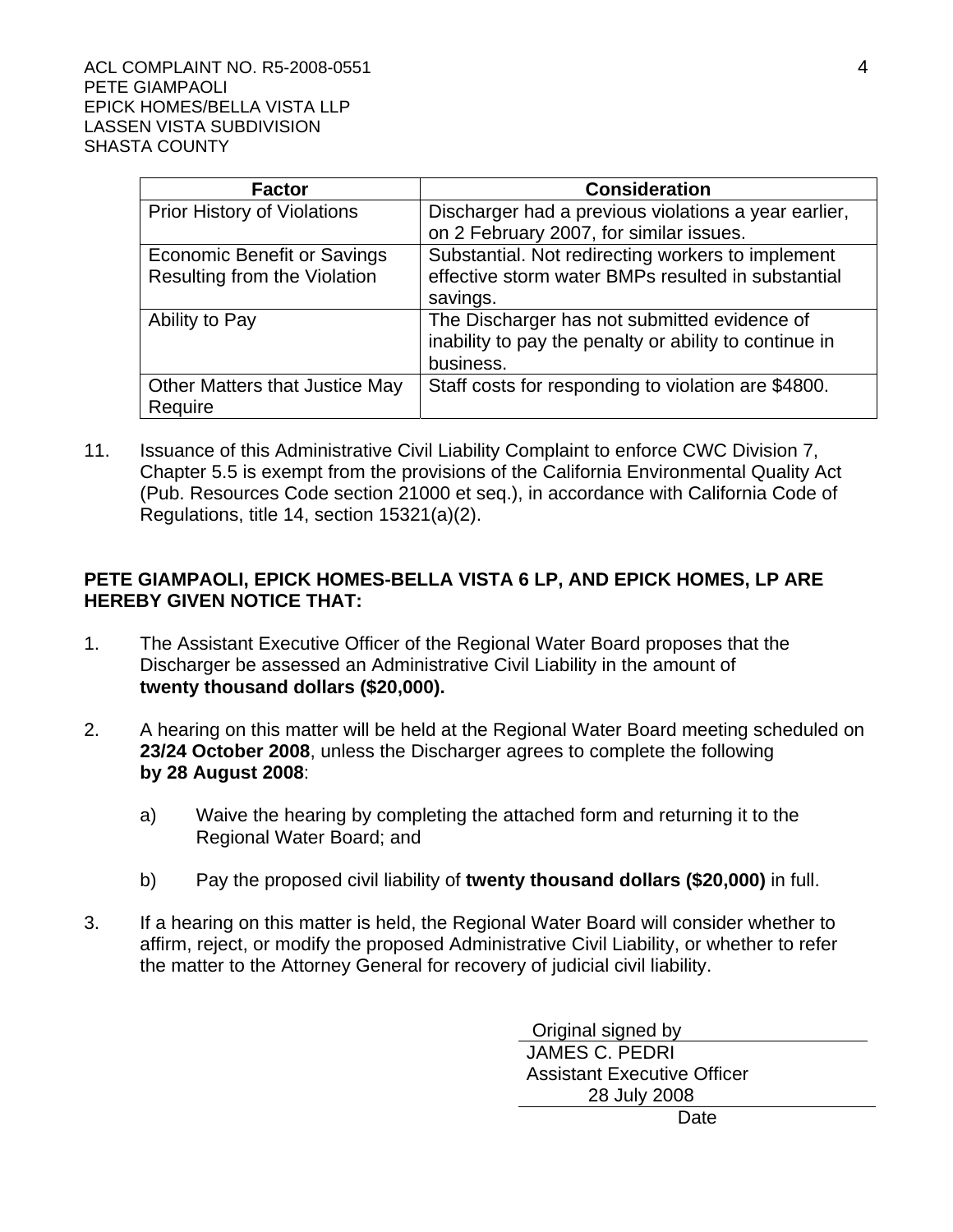# **WAIVER OF 90-DAY HEARING REQUIREMENT FOR ADMINISTRATIVE CIVIL LIABILITY COMPLAINT**

By signing this waiver, I affirm and acknowledge the following:

- 1. I am duly authorized to represent Peter G Giampaoli, Epick Homes Bella Vista 6, LP, and Epick Homes, LP (hereinafter "Discharger") in connection with Administrative Civil Liability Complaint No. R5-2008-0551 (hereinafter the "Complaint");
- 2. I am informed that California Water Code section 13323, subdivision (b), states that, "a hearing before the regional board shall be conducted within 90 days after the party has been served" with the Complaint;
- 3. I hereby waive any right the Discharger may have to a hearing before the California Regional Water Quality Control Board, Central Valley Region (Regional Water Board) within ninety (90) days of service of the Complaint; and

# 4.  $\Box$  *(Check here if the Discharger will waive the hearing requirement and will pay the fine)*

- a. I certify that the Discharger will remit payment for the civil liability imposed in the amount of **twenty thousand dollars (\$20,000)** by check, which contains a reference to "ACL Complaint No. R5-2008-0551" and is made payable to the "*State Water Pollution Cleanup and Abatement Account*." The Regional Water Board must receive payment by **28 August 2008** or this matter will be placed on the Board's agenda for consideration as initially proposed in the Complaint.
- b. I understand the payment of the above amount constitutes a settlement of the Complaint, and that any settlement will not become final until after the 30-day public notice and comment period mandated by Federal regulations (40 CFR 123.27) expires. Should the Regional Water Board receive new information or comments during this comment period, the Regional Water Board's Assistant Executive Officer may withdraw the complaint, return payment, and issue a new complaint. New information or comments include those submitted by personnel of the Regional Water Board who are not associated with the enforcement team's issuance of the Complaint.
- c. I understand that payment of the above amount is not a substitute for compliance with applicable laws and that continuing violations of the type alleged in the Complaint may subject the Discharger to further enforcement, including additional civil liability.

*-or-*

5.  $\Box$  *(Check here if the Discharger will waive the 90-day hearing requirement, but will not pay at the current time)* I certify that the Discharger will promptly engage the Regional Water Board staff in discussions to resolve the outstanding violation(s). By checking this box, the Discharger is not waiving its right to a hearing on this matter. I understand that this waiver is a request to delay the hearing so the Discharger and Regional Water Board staff can discuss settlement. It does not constitute the Regional